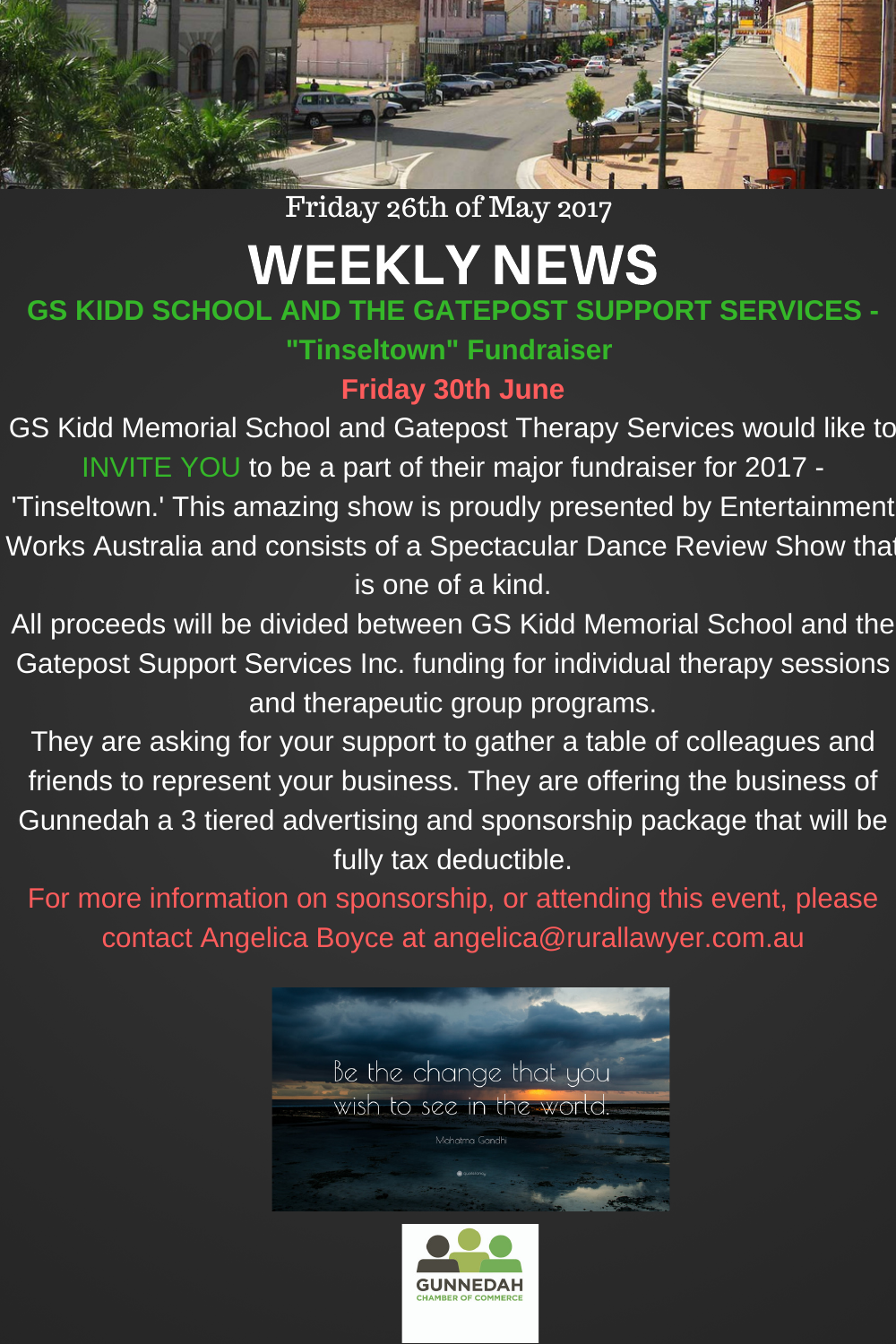# **Inviting Chamber Members to Gunnedah 'Open For Business' Workshops next week!**

#### **WORKSHOP 1- WRITE YOUR RULES -**

As part of our Gunnedah Open for Business project, Chamber has engaged the NSW Department of Industrial Relations to deliver a workshop where you will draft your key workplace policies. All employers need to have workplace policies or a Code of Conduct in place to guide staff in their workplace. Good workplace policies help provide clear direction to staff on expected behaviours, conduct and performance requirements. This workshop will assist you in understanding how to develop easily understood policies, encourage compliance, and meet your business requirements.

# Workshop details - **Thursday 1 June 2017**.

RSVP 4pm Tuesday 30 May.

### **WORKSHOP 2 - WORKING TOGETHER TO GROW THE PIE!**

If you are too busy to think about adding staff, targeting new customers or implementing all your good ideas - this workshop is for you. As part of the Gunnedah Open for Business research, we've worked with local businesses and identified some common constraints to keeping dollars in our Shire. This workshop will look at the resources that are available and how we can work together to grow.

### Workshop details - **Friday 2 June 2017.**

RSVP 12 pm Wednesday 31 May. Refreshments after at Civic Centre Meeting Room 83 Chandos St. **For more information or to hold your place (with any dietary requirements) please contact Susan Sims M. 0419703454 susan.sims@wixim.com.au by Wednesday 31 May.**